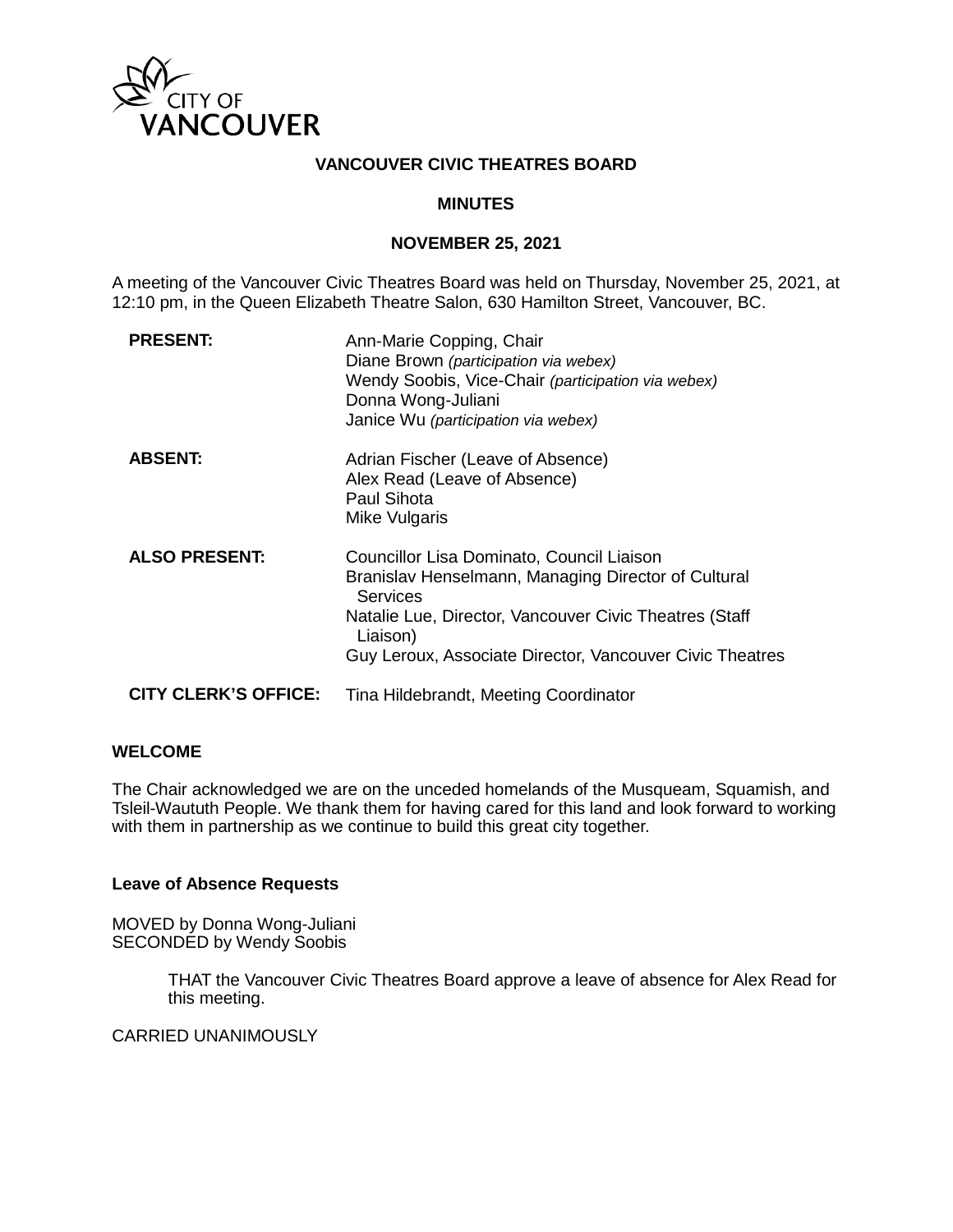THAT the Vancouver Civic Theatres Board approve a leave of absence for Janice Wu for the December 16, 2021, meeting.

### CARRIED UNANIMOUSLY

*Note: A leave of absence for Adrian Fischer was approved at the October 21, 2021, meeting.*

## **Approval of Minutes – October 21, 2021**

MOVED by Wendy Soobis SECONDED by Janice Wu

> THAT the Vancouver Civic Theatres Board approve the Minutes from the meeting of Thursday, October 21, 2021, as circulated.

## CARRIED UNANIMOUSLY

## **1. Chair's Comments**

The Chair acknowledged VCT staff for a successful beginning to the Restart Plan and provided a brief update on the Anti-oppression training provided by the City last week.

## **2. Council Liaison's Comments**

Councillor Dominato commented on the following and responded to questions:

- Council is transitioning back to in-person participation at meetings;
- Council's main focus has been on:
	- o Housing a number of Public Hearings with housing-related applications are underway and/or approaching;
	- o 2022 Budget Council will receive public feedback on December 1 and make a final decision on December 7; Board members were encouraged to provide [feedback;](https://vancouver.ca/your-government/budget-engagement.aspx)
- Council recently approved \$2.25 million in arts and cultural grants; and
- a Development Application has been received for the Imperial Theatre site at 305 Main Street; Chris Ball, former Board Chair, reached out for details of the development which will include social housing and maintain theatre space; Board members were encouraged to submit comments at: [https://shapeyourcity.ca/305-main-st.](https://shapeyourcity.ca/305-main-st)

## **3. Guest Presentation: Vancouver Opera Association**

Tom Wright, General Director, Vancouver Opera Association (VOA), provided an update on how the VOA has managed through the pandemic, reviewed productions in the current season *(December, February, April)* and responded to questions.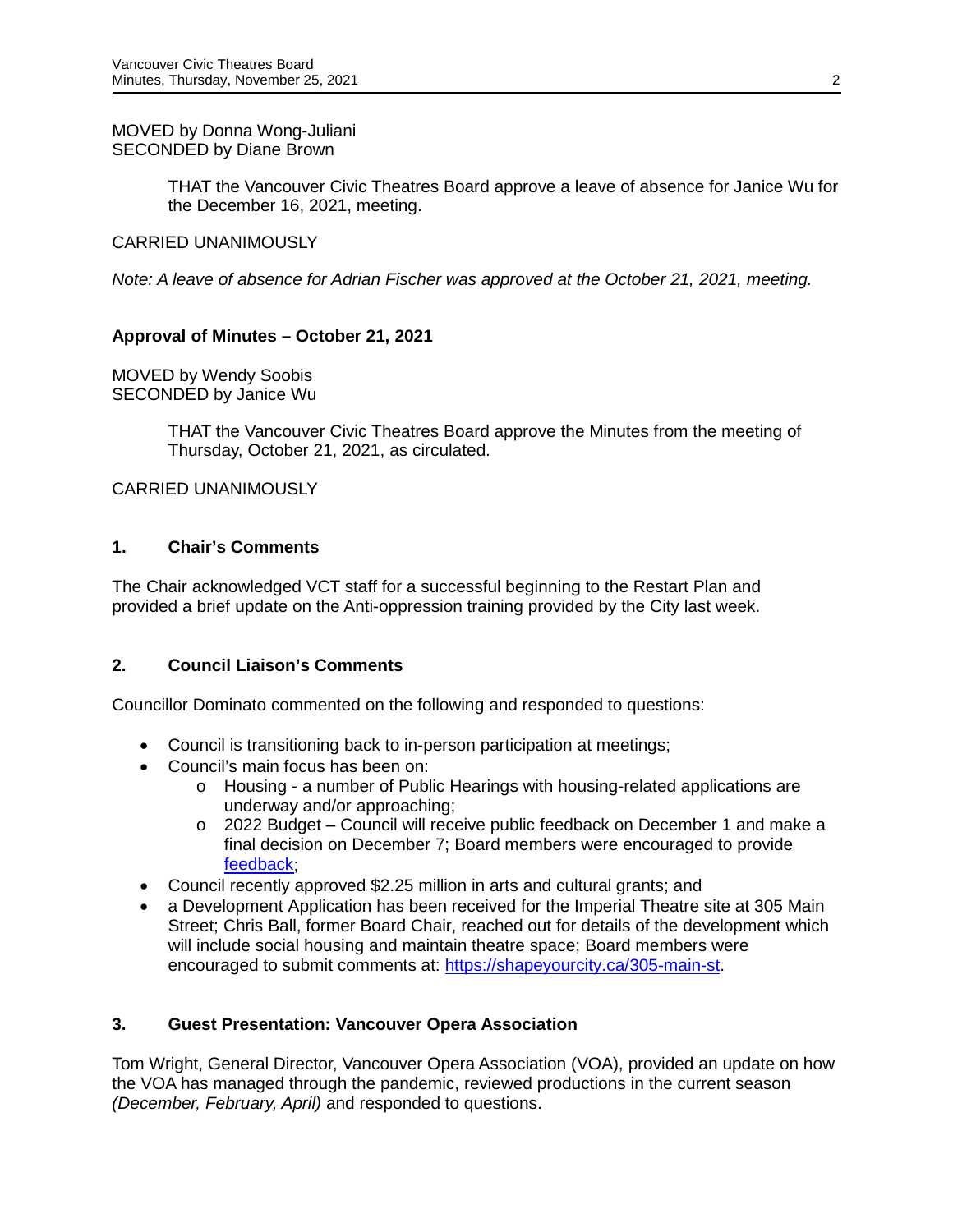## **4. Cultural Services Update**

The Managing Director of Cultural Services provided updates on the following and responded to questions:

- 2021 arts and cultural grants Council approved the final report;
- Development Applications involving potential loss of arts and cultural infrastructure; and
- Eastside Culture Crawl.

In discussion, concern was expressed about the loss of arts and cultural space in the city. Staff suggested the Board provide input at upcoming public hearings on development applications, which could negatively affect arts and cultural space.

# **5. Arts & Culture Advisory Committee (ACAC) Report**

As Paul Sihota was absent, this item was postponed.

## **6. Finance Report**

The Associate Director, Vancouver Civic Theatres, reviewed the financials and responded to questions.

## **7. Director's Report**

The Director, Vancouver Civic Theatres, reviewed the report and responded to questions.

## **8. 2022 Meeting Schedule**

The Board considered the proposed 2022 Meeting Schedule.

MOVED by Donna Wong-Juliani SECONDED by Wendy Soobis

> THAT the Vancouver Civic Theatres Board approve the 2022 Meeting Schedule as set out below.

| DATE (Thursdays): |
|-------------------|
| January 20        |
| February 17       |
| March 17          |
| April 21          |
| May 19            |
| June 16           |
| July 21           |